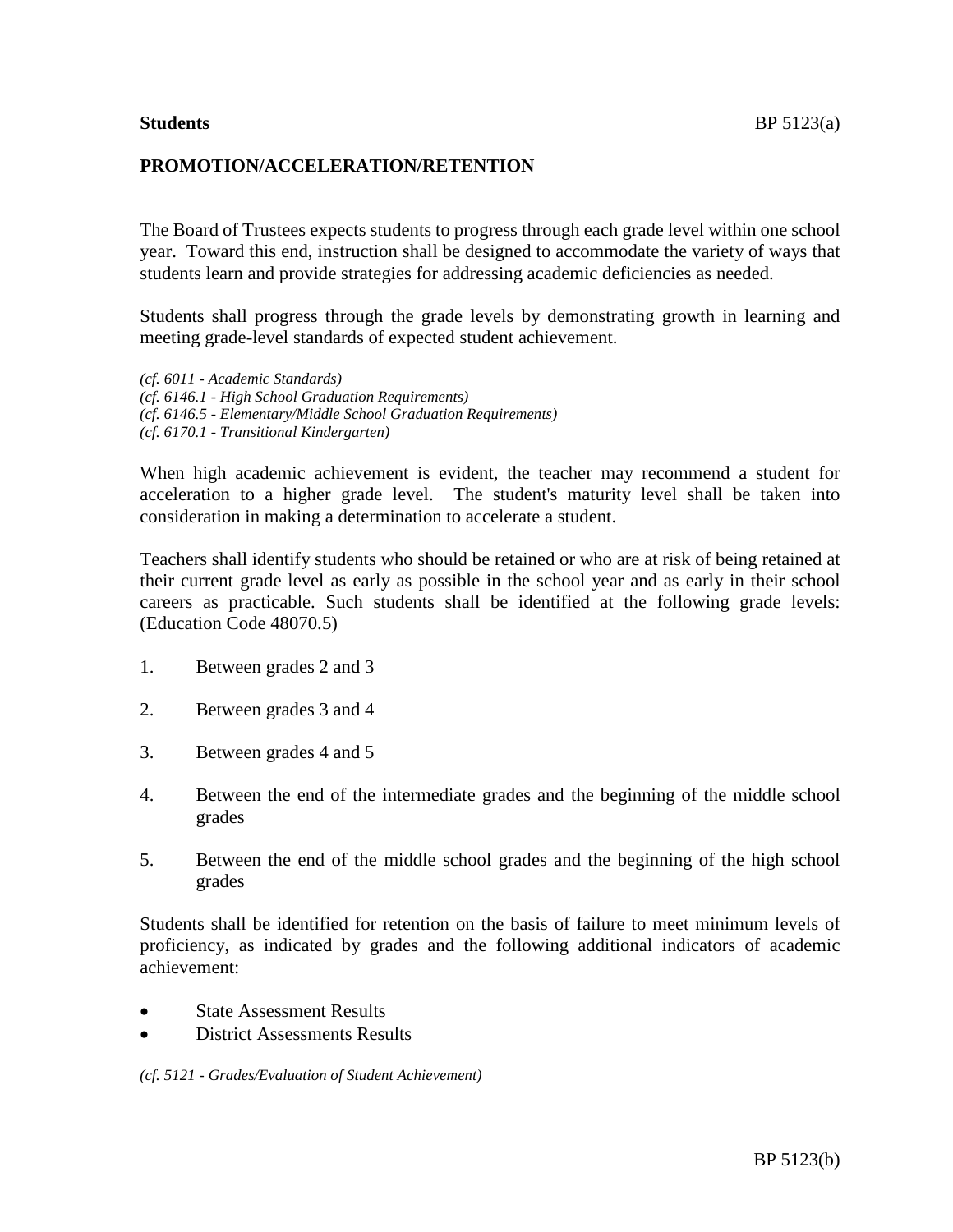Students between grades 2 and 3 and grades 3 and 4 shall be identified primarily on the basis of their level of proficiency in reading. Proficiency in reading, English language arts, and mathematics shall be the basis for identifying students between grades 4 and 5, between intermediate and middle school grades, and between middle school grades and high school grades. (Education Code 48070.5)

*(cf. 6142.91 - Reading/Language Arts Instruction) (cf. 6142.92 - Mathematics Instruction)*

If a student does not have a single regular classroom teacher, the Superintendent/Principal or designee shall specify the teacher(s) responsible for the decision to promote or retain the student. (Education Code 48070.5)

The teacher's decision to promote or retain a student may be appealed in accordance with AR 5123 - Promotion/Acceleration/Retention.

When any student in grades 2-9 is retained or recommended for retention, the Superintendent/Principal or designee shall offer an appropriate program of remedial instruction to assist the student in meeting grade-level expectations. The Superintendent/Principal or designee also may offer supplemental instruction to a student in grades 2-6 who is identified as being at risk for retention. (Education Code 37252.2, 37252.8, 48070.5)

*(cf. 6176 - Weekend/Saturday Classes) (cf. 6177 - Summer Learning Programs) (cf. 6179 - Supplemental Instruction)*

*Legal Reference: (see next page)*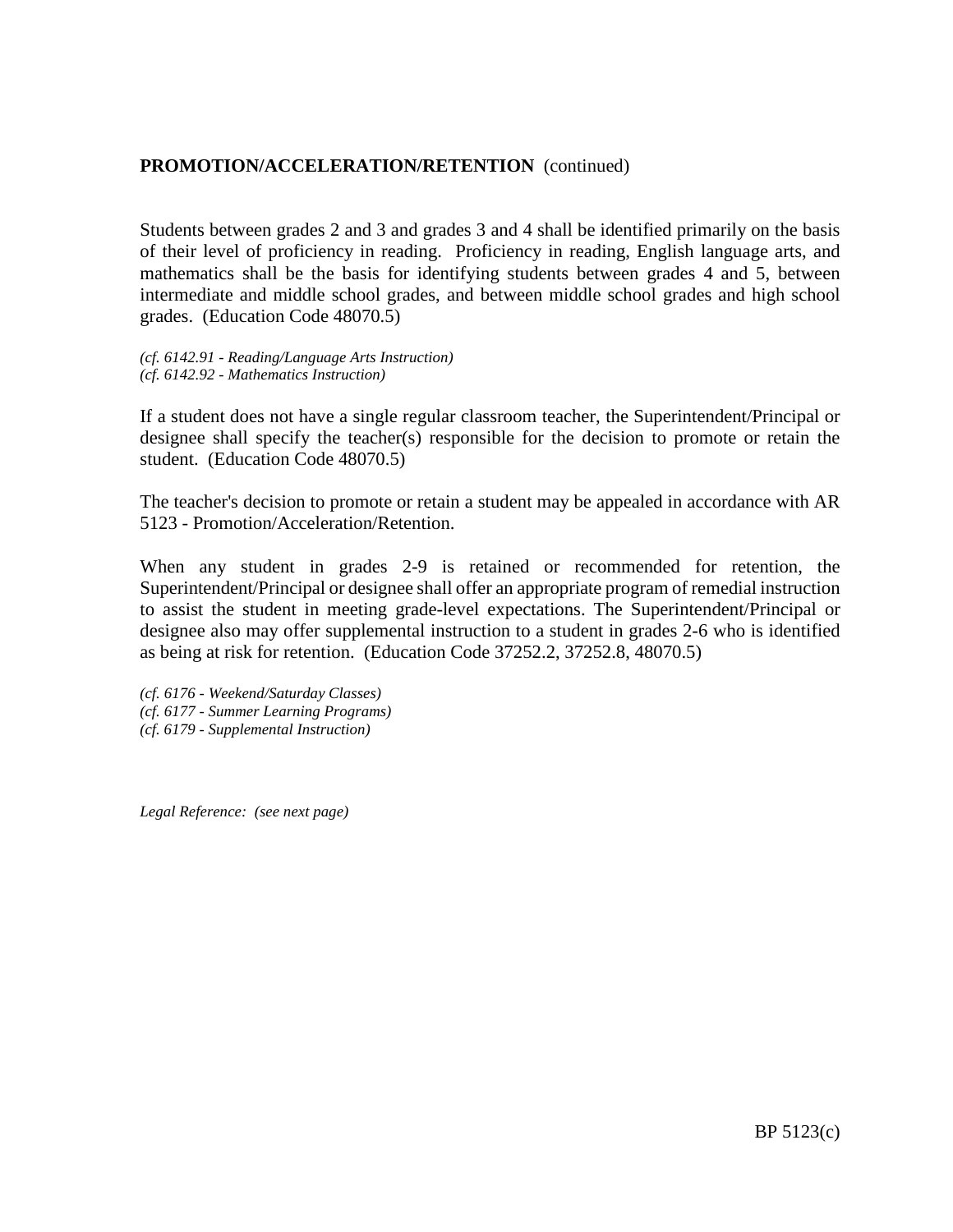*Legal Reference:*

*EDUCATION CODE 37252-37254.1 Supplemental instruction 46300 Method of computing average daily attendance 48010 Admittance to first grade 48011 Promotion/retention following one year of kindergarten 48070-48070.5 Promotion and retention 56345 Elements of individualized education plan 60640-60649 California Assessment of Student Performance and Progress CODE OF REGULATIONS, TITLE 5 200-202 Admission and exclusion of students*

#### *Management Resources:*

*CALIFORNIA DEPARTMENT OF EDUCATION PUBLICATIONS FAQs Promotion, Retention, and Grading (students with disabilities) FAQs Pupil Promotion and Retention Kindergarten Continuance Form WEB SITES CSBA: http://www.csba.org California Department of Education: http://www.cde.ca.gov*

Policy **CUDDEBACK UNION ELEMENTARY SCHOOL DISTRICT** adopted: December 11, 2019 Carlotta, California **Students** AR 5123(a)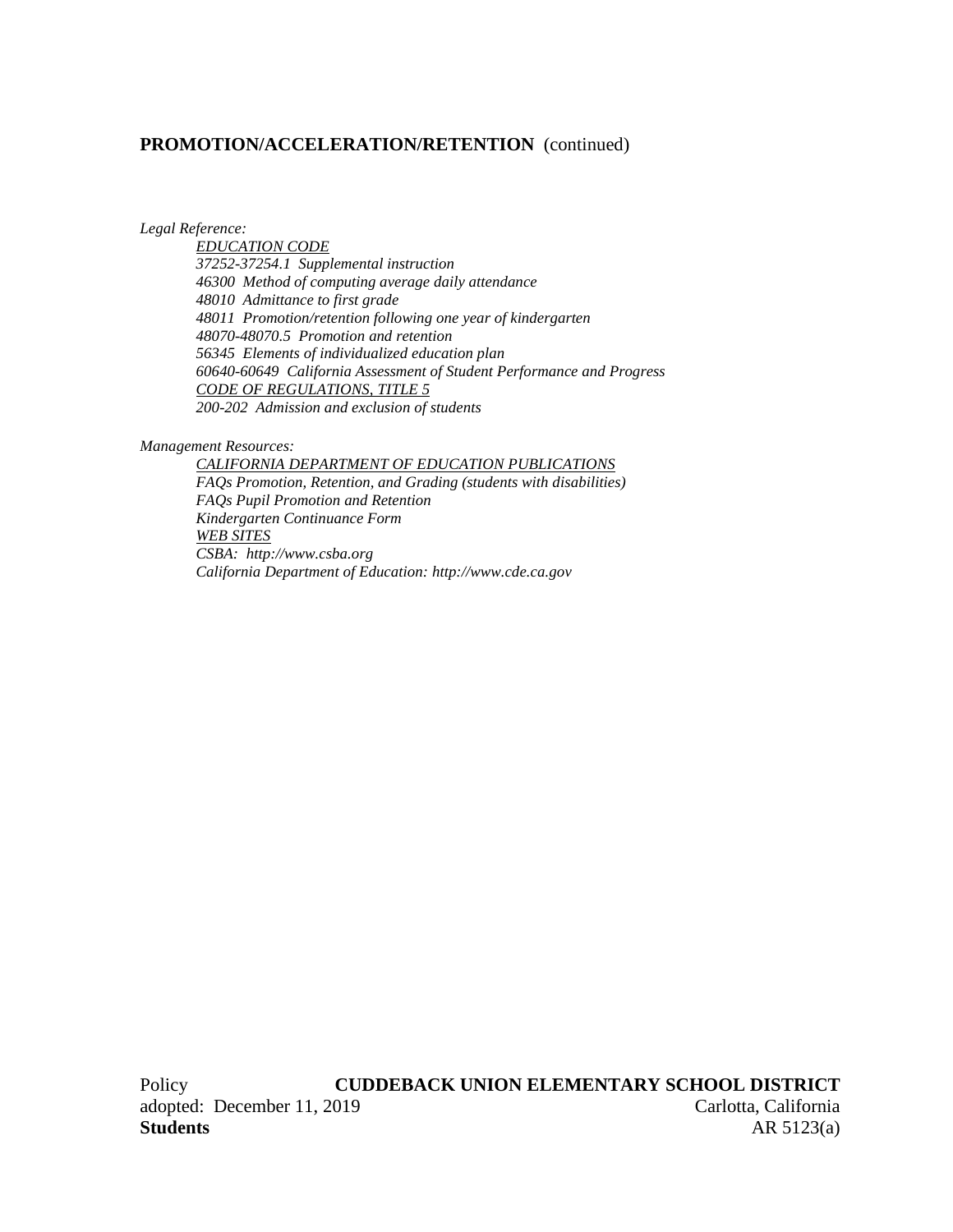# **PROMOTION/ACCELERATION/RETENTION**

## **Acceleration from Kindergarten to First Grade**

Any student who meets the age eligibility requirement and has completed one year of kindergarten shall be admitted to first grade unless the parent/guardian and the Superintendent/Principal or designee agree that the student shall continue in kindergarten. (Education Code 48010, 48011)

### *(cf. 5111 - Admission)*

A student who does not meet the age eligibility requirement may be admitted to first grade at the discretion of the Superintendent/Principal or designee and with the consent of the parent/guardian upon determination that the student is ready for first-grade work, subject to the following minimum criteria: (Education Code 48011; 5 CCR 200)

- 1. The student is at least five years of age.
- 2. The student has attended a public school kindergarten for a long enough time to enable school personnel to evaluate his/her ability.
- 3. The student is in the upper five percent of his/her age group in terms of general mental ability.
- 4. The physical development and social maturity of the student are consistent with his/her advanced mental ability.
- 5. The parent/guardian of the student has filed a written statement with the district approving the placement in first grade.

## **Continuation in Kindergarten**

Whenever the Superintendent/Principal or designee and the parents/guardians agree that a student shall continue in kindergarten for an additional year, the Superintendent/Principal or designee shall secure an agreement, signed by the parent/guardian, stating that the student shall continue in kindergarten for not more than one additional school year. (Education Code 46300, 48011)

The Superintendent/Principal or designee shall not approve a student's continuation in kindergarten until the student has been enrolled in kindergarten for close to one school year.

## **Retention at Other Grade Levels**

If a student is identified as performing below the minimum standard for promotion to the next grade level based on the indicators specified in Board policy, the student shall be retained in his/her current grade level unless the student's regular classroom teacher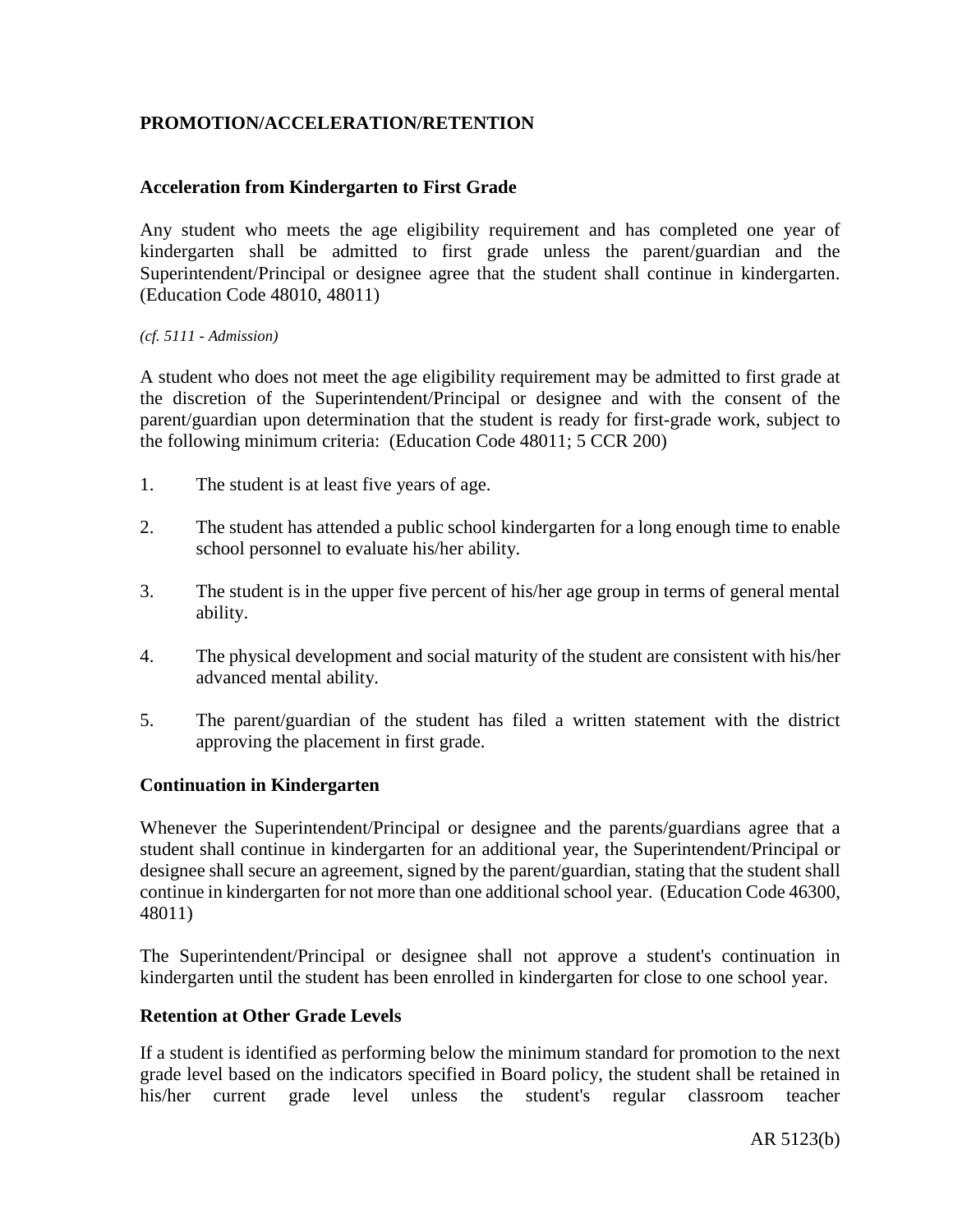determines, in writing, that retention is not the appropriate intervention for the student's academic deficiencies. This determination shall specify the reasons that retention is not appropriate for the student and shall include recommendations for interventions other than retention that, in the opinion of the teacher, are necessary to assist the student in attaining acceptable levels of academic achievement. (Education Code 48070.5)

*(cf. 5121 - Grades/Evaluation of Student Achievement) (cf. 6162.5 - Student Assessment) (cf. 6162.51 - State Academic Achievement Tests)*

If the teacher's recommendation to promote is contingent on the student's participation in a summer school or interim session remediation program, the student's academic performance shall be reassessed at the end of the remediation program, and the decision to retain or promote the student shall be reevaluated at that time. The teacher's evaluation shall be provided to and discussed with the student's parents/guardians and the principal before any final determination of retention or promotion. (Education Code 48070.5)

*(cf. 6176 - Weekend/Saturday Classes) (cf. 6177 - Summer Learning Programs) (cf. 6179 - Supplemental Instruction)*

When a student is identified as being at risk of retention, the Superintendent/Principal or designee shall so notify the student's parent/guardian as early in the school year as practicable. The student's parent/guardian shall be provided an opportunity to consult with the teacher(s) responsible for the decision to promote or retain the student. (Education Code 48070.5)

*(cf. 5145.6 - Parental Notifications)*

## **Appeal Process**

Whenever a student's parent/guardian appeals the teacher's decision to promote or retain a student, the burden shall be on the parent/guardian to show why the teacher's decision should be overruled. (Education Code 48070.5)

To appeal a teacher's decision, the parent/guardian shall submit a written request to the Superintendent/Principal or designee specifying the reasons that the teacher's decision should be overruled. The appeal must be initiated within 10 school days of the determination of retention or promotion.

The teacher shall be provided an opportunity to state orally and/or in writing the criteria on which his/her decision was based.